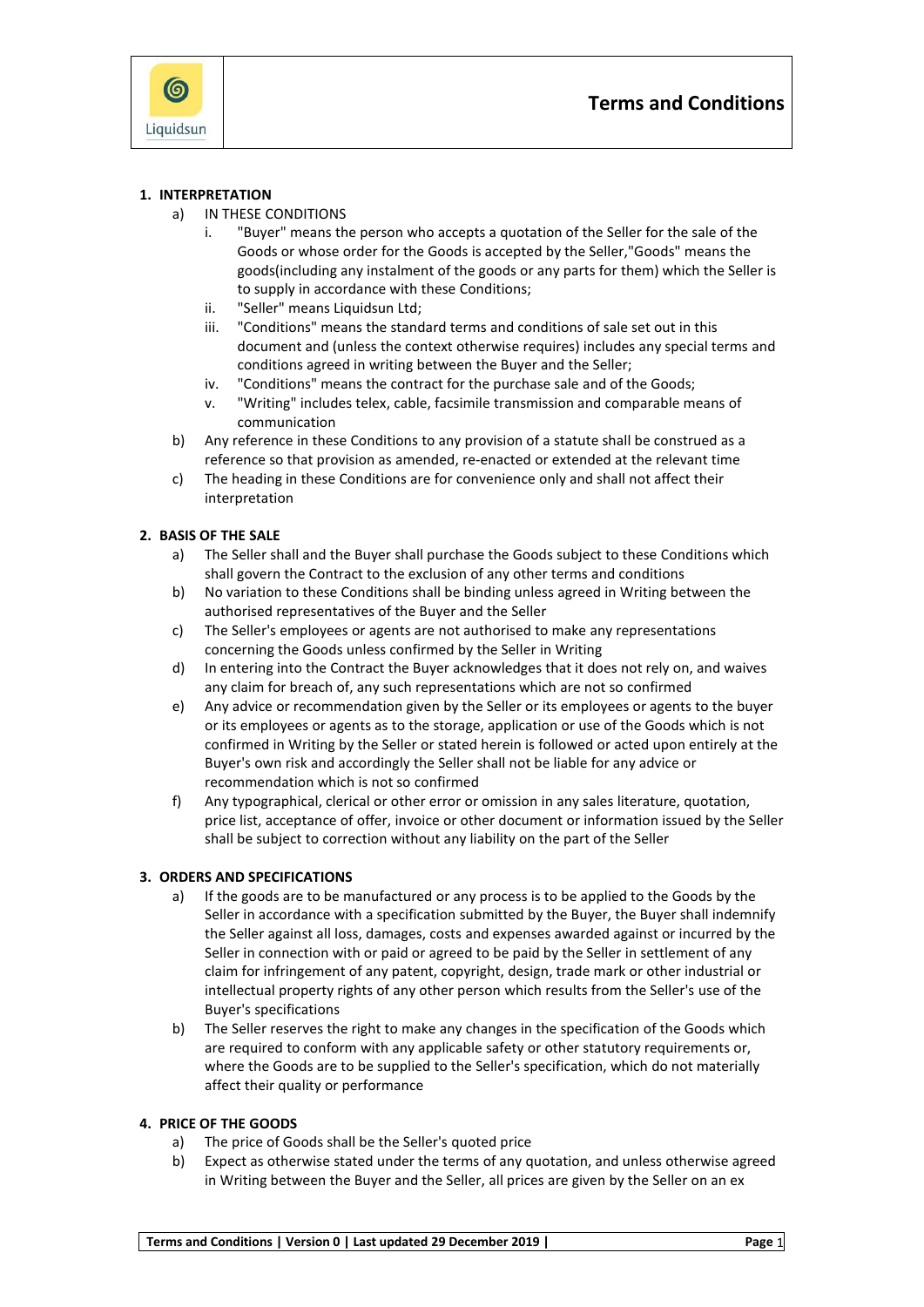

works basis, and where the Seller agrees to deliver the Goods otherwise than atthe Seller's premises, the Buyer shall be liable to pay the Seller's charges for transport, packaging and insurance

- c) Unless otherwise specifically stated, all prices quoted are exclusive of any applicable value added tax, which the Buyer shall be additionally liable to pay the Seller
- d) Where applicable the cost of pallets and returnable containers will be charged to the Buyer in addition to the price of the Goods, but full credit will be given to the Buyer provided they are returned undamaged to the Seller before the due payment date

# **5. TERMS OF PAYMENT**

- a) Subject to any special terms agreed, in Writing, between the Buyer and the Seller, the Buyer shall pay for the price of the Goods in cash at the time of sale
- b) In event the Buyer opens a trade credit account with the Seller the following conditions apply:
	- i. a trade account will only be opened after satisfactory references have been taken up by the Seller;
	- ii. acceptance of orders by the Buyer is subject to credit approval by the Seller;
	- iii. trade accounts must be paid in full (unless otherwise agreed in Writing by the Seller) within 30 days of the date of the invoice or if such day is a non business day, the immediately preceding business day;
	- iv. the Seller reserves the right to charge interest on all overdue accounts at the rate of 8% per annum above Barclays Bank PLc base lending rate;
	- v. at any time before the delivery of Goods the Seller reserves the right to notify the Buyer that outstanding payment is required prior to delivery and Seller shall be entitled to withhold delivery until payment is made;
	- vi. if the Buyer does or suffers to be done anything which might prejudice his ability to pay the full price for Goods the Seller, in addition to all other rights it may have, reserves the right to treat the contract for Goods unpaid as repudiated by the Buyer

## **6. SALE/DELIVERY/RETURN OF GOODS**

- a) Delivery of the Goods shall be made by the Seller in accordance with the Seller's written quotation
- b) Return of goods is not accepted as goods are manufactured to Buyer specifications with the exception of returns on account of quality related matters
- c) The contract for sale between the Buyer and Seller is divisble. Each delivery made hereunder shall be deemed to arise from a separate contract and shall be invoiced separately; any invoice for a delivery shall be payable in full in accordance with the terms of payment provided for herein, without reference to and notwithstanding any defect of default in delivery of any other instalment

## **7. RISK AND PROPERTY**

- a) Risk of damage to or loss of the Goods shall pass to the Buyer at the time that the Buyer takes delivery of the Goods. Notwithstanding delivery and the passing of risk in the Goods, or any other provision of these Conditions, the property in the Goods shall not pass to the Buyer until the Seller has received in cash or cleared funds payment in full of the price of the Goods and all other goods agreed to be sold by the Seller to the Buyer for which payment is then due
- b) Until such time as the property in the Goods passes to the Buyer, the Buyer shall hold the Goods as the Seller's fiduciary agent and bailee and shall keep the Goods separate from those of the Buyer and third parties and properly stored, protected and insured and identified as the Seller's property
- c) Until that time the Buyer shall be entitled to resell or use the Goods in the ordinary course of its business, but shall account to the Seller for the proceeds of sale or otherwise of the Goods, whether tangible of intangible, including insurance proceeds and shall keep all such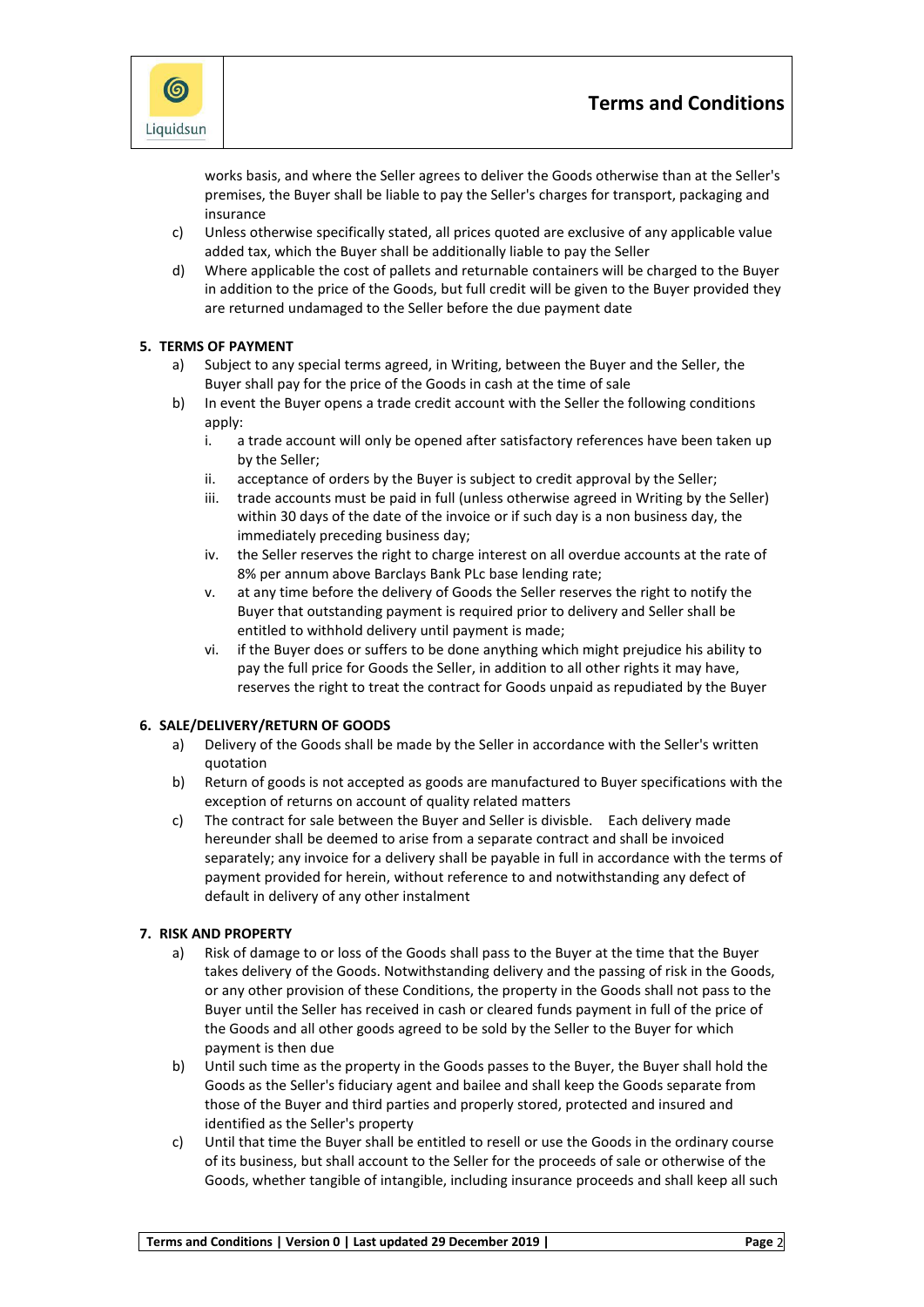



proceeds separate from any moneys or property of the Buyer and third parties and, in the case of tangible proceeds, properly stored, protected and insured. Until such time as the property in the Goods passes to the Buyer (and provided the Goods are still in existence and have not been resold) the Seller shall be entitled at any time to require the Buyer to deliver up the Goods to the Seller and, if the Buyer fails to do so forthwith, to enter upon any premises of the Buyer or any third party where the Goods are stored and repossess the Goods

d) The Buyer shall not be entitled to pledge or in any way charge by way of security for any indebtedness any of the Goods which remain the property of the Seller, but if the Buyer does so all moneys owing by the Buyer to the Seller shall (without prejudice to any other right or remedy to the Seller) forthwith becomes due and payable

## **8. WARRANTIES**

- a) Subject as expressly provided in these Conditions, and except where the Goods are sold to a person dealing as a consumer (within the meaning of the Unfair Contract Terms Act 1977), ail warranties, conditions or other term implied by statute to common law are excluded to the fullest extent permitted by law
- b) Where the Goods are sold to the Buyer under a consumer transaction (as defined by the Consumer Transactions (Restrictions on Statements) Order 1976); the Buyer's statutory rights are not affected by the Conditions; and any provision of these Conditions which would be void as against a person dealing as a consumer shall not apply to the extent that it would be so void. Any claim by the Buyer which is based on any defect in the quality or conditions of the Goods or their failure to correspond with specification shall be notified to the Seller within 7 days from the date of sale or (whether the defect or failure was not apparent on reasonable inspection) within a reasonable time after discovery of the defect or failure
- c) If the Buyer does not notify the Seller accordingly, the Buyer shall not be entitled to reject the Goods and Seller have no liability for such defect or failure, and the Buyer shall be bound to pay the price as if the Goods had been delivered in accordance with the Contract. Where any valid claim in respect of the Goods which is based on any defect in the quality or conditions of the Goods or their failure to meet specification is notified to the Seller in accordance with these Conditions, the Seller shall be entitled to replace the Goods (of the part in question) free of charge or, at the Sellers sole discretion, refund to the Buyer the price of the Goods (or a proportionate part of the price), but the Seller shall have no further liability to the Buyer
- d) Except in respect of death or personal injury caused by the Seller's negligence, the Seller shall not be liable to the Buyer by reason of any representation, or any implied warranty, condition or other term, or any duty at common law, or under the express terms of the Contract, for any consequential loss or damage (whether for loss of profit or otherwise), costs, expenses or other claims for consequential compensation whatsoever (and whether caused by the negligence of the Seller, its employees or agents or otherwise) which arise out of or in connection with the supply of the Goods or their use or resale by the Buyer, except as expressly provided in these Conditions

#### **9. LIMITATION OF LIABILITY**

- a) Except in respect of death or personal injury due to negligence for which no limit applies, the entire liability of the Seller to the Buyer in respect of any claim whatsoever or breach of this Agreement, whether or not arising out of negligence, shall be limited to the price paid or payable under the agreement
- b) In no event shall the Seller be liable to the Buyer for any loss of business, loss or opportunity or loss of profits or for any other indirect or consequential loss or damage whatsoever. This shall apply even where such a loss was reasonably foreseeable or the Seller had been made aware of the possibility of the Buyer incurring such a loss